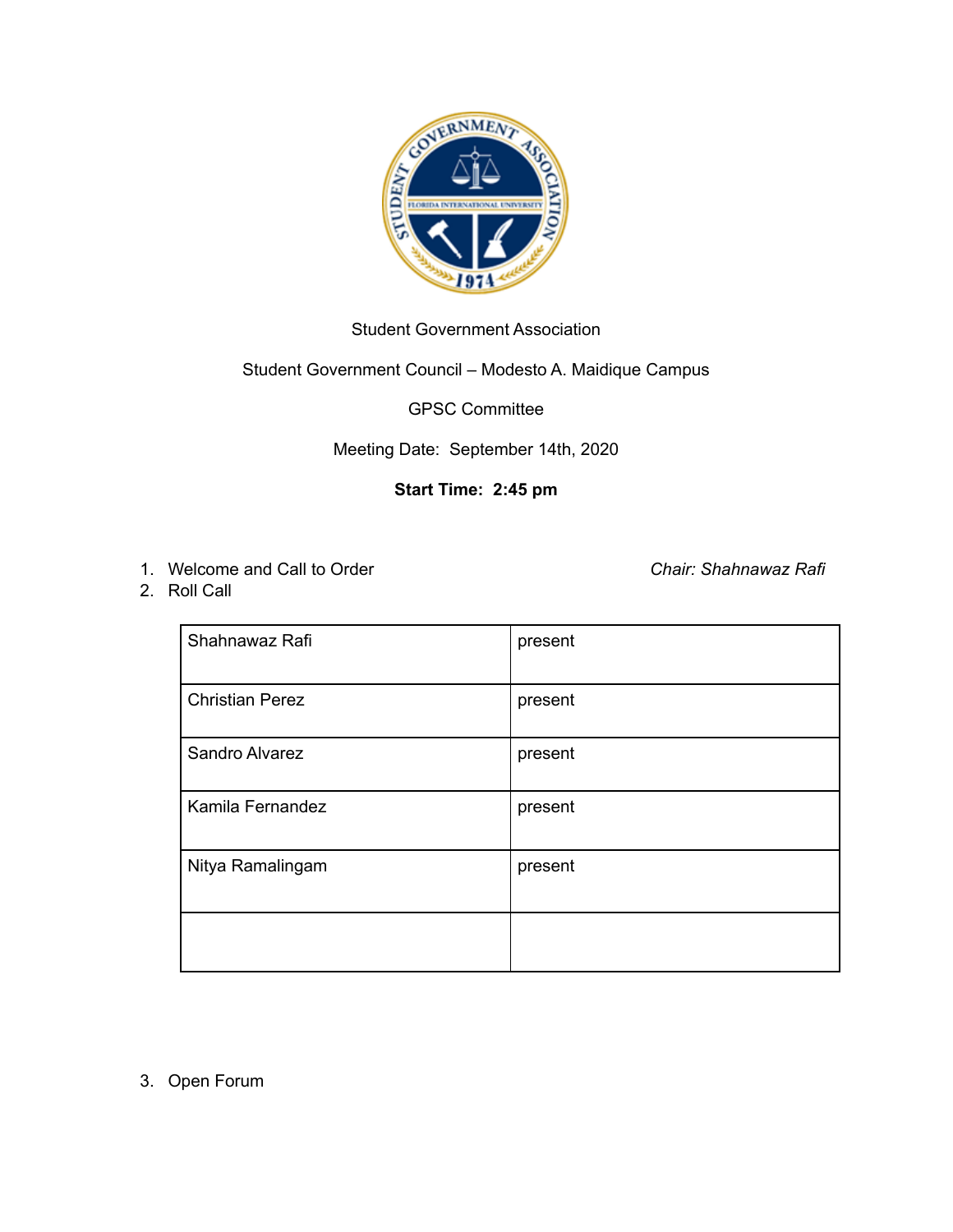- Visiting PhD candidate Rimon discusses the email in regards to the advisor and advisee relationship.
- For example, the D forms seem to be delayed at times but there is a miscommunication regarding the deadlines.
- The purpose for the email to the GPSC was regarding journal papers. Many times the journal papers are not reviewed for a year or more.
- This is leading to emotional issues because there is no clear communication regarding how the paper will be reviewed.
- Sometimes students feel uncomfortable by how their advisors are responding to their situation, often contributing to a negative effect to student productivity.
- Chairman Rafi asks why would D forms be delayed?
- Advisors may tell you that they will work on their situation plan but sometimes it may seem that they keep their students longer for other purposes possibly.
- In a previous advisor meeting Rimon felt as if they only covered what the requirements are to go from one stage of the PhD to another.
- Is this situation unique to your advisor? Can certain added stipulations be done by the advisor and said committee.
- Rafi asks what is the average time for PhD completion in Rimons lab?
- Rimon responds that his advisor has not graduated any previous students.
- Rafi asks if Rimons credits have been accepted from his Masters degree into his PhD.
- International students may have a problem with the language barrier and this leads to potential cases of bullying.
- Advisors have been reported for bullying due to this language barrier, sometimes for more than a year.
- This led to not attending lab meetings because the atmosphere was uncomfortable to the students.
- Rafi asks, does your socioeconomic status or religion play a potential role in this bullying?
- Kamilla and Dr. Castro recommended going to the Omnibud person to help you deal with conflicts and help heal this matter in an anonymous matter.
- Rafi asks how the various environmental issues in the doctoral advisor and advisee relationship led to productivity issues?
- Rimon responds that it leads to low self esteem and confusion as to how to move forward.
- Sometimes, the advisor sees it as just a situation of stress and how you deal with the challenges posed by your doctorate. Maybe a situation of miscommunication here.
- What would GPSC be able to do to help situations such as Rimons? Rimon responds that people with authority can help mediate these concerns between students and faculty/administrators. The committee could transfer a list of complaints or grievances held by students towards their advisors. Potentially form a student committee that can help deal with this situation.
- Survey will be conducted to cover this situation between advisor and advisee.
- Hamzah is speaking..
- He explains that the same feelings and problems have been experienced by him as well.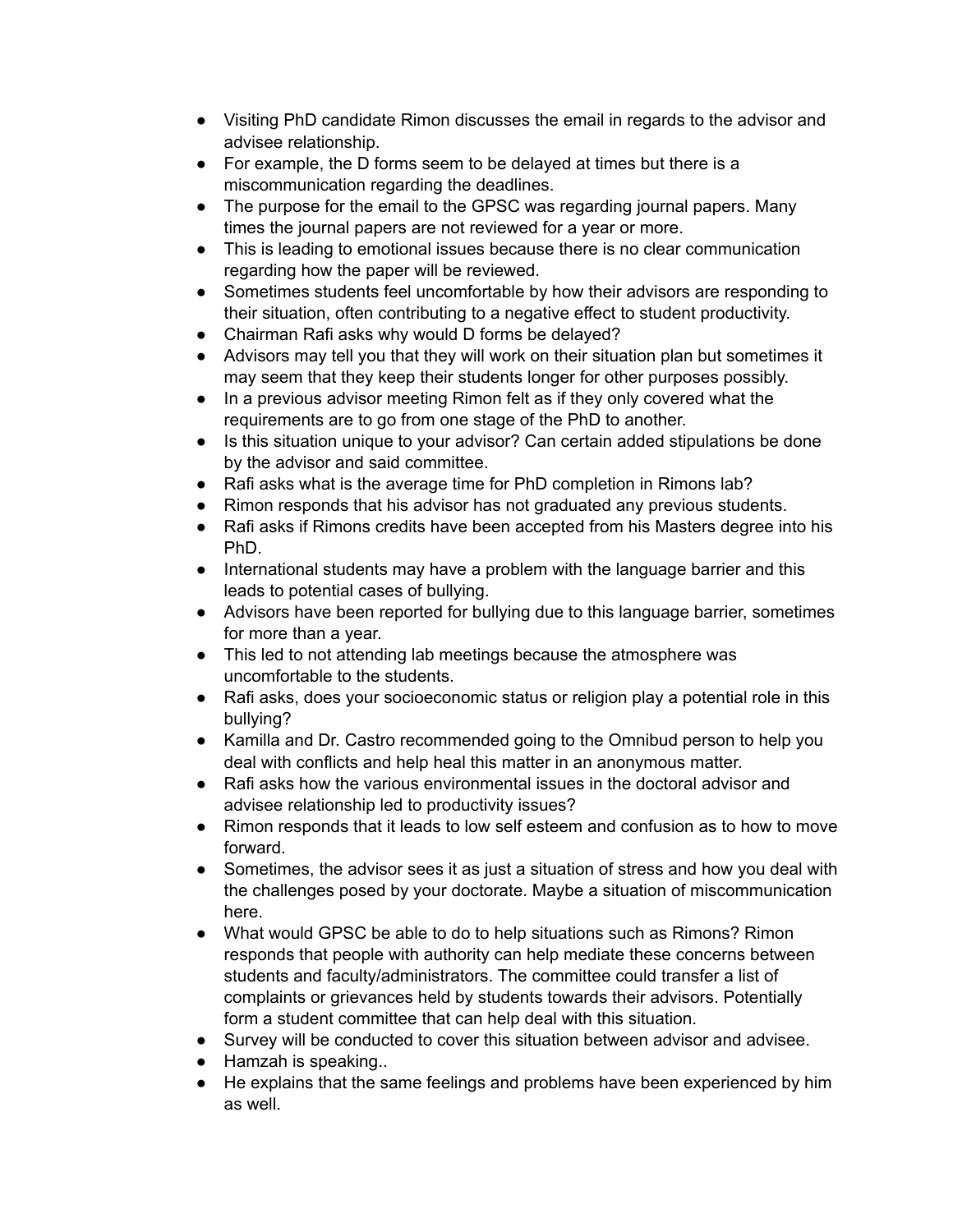- He favors a student committee that helps clarify these problems experienced by students at the graduate level and can help make this relationship work much better.
- No mistreatment or feeling of bullying should be allowed in a PhD program.
- These issues must be represented by the student body and its important to keep these complaints anonymous if asked so.
- In Pakistan, Hamzah had a student body that was elected each year for the protection of student interests.
- Rafi mentions SGA,GPSC, and GAB as potential resources for representation.
- On the basis of religion, no grievances are reported by Hamzah personally however several students who are Muslim have experienced problems due to religous practices/customs.
- There is no prayer room for Muslims to help them practice their religion. The EC/ MMC campus has these rooms but not up to standard.
- Hamzah describes his advisor to be good at meeting D form deadlines however he feels uncertain if his D-forms may be getting delayed.
- Michelle says to email Dr. Trellis and go over the TITLE IX procedures.
- This can be a situation of general advocacy and communication with the appropriate parties to help mend these situations.
- CAPS and other resources help with AS fees for PhD and masters students to have good mental health.
- 4. Old Business
- **● GPSC Townhall** 
	- **1.**

5. New Business

### **● Budget Update**

- 1. No update at the moment regarding the budget.
- **Student Survey**
	- 1. Rafi raises the issue of beginning a student survey, with brainstorming starting on **Thursday**.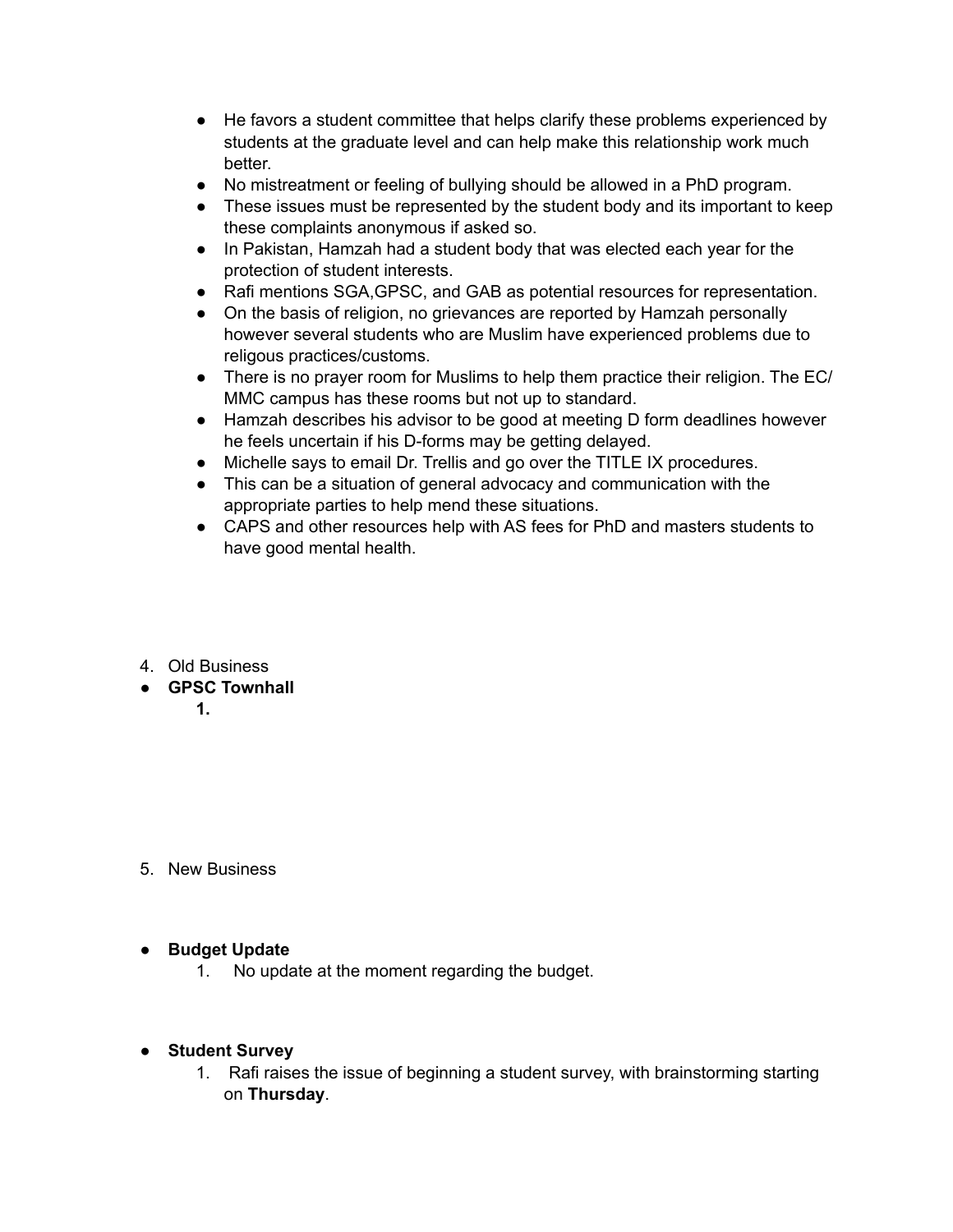- 2. Nitya believes it's a good idea and raises a question on logistics.
- 3. Dr.Castro can review the survey and make sure the questions are good.
- 4. Kamilla raises that the old survey sent out in the Spring can be used as a potential template for the new survey.
- 5. General outreach questions can be inputted into the survey and can be focused on outreach to the right students.
- 6. Sandro states that it's a good idea to use the old survey.
- 7. Kamilla states that she never received the survey as a law student. Maybe the listserv doesn't include professional students?
- 8. Nitya states that the survey was specific to graduate students only, not professional.
- 9. Medical student council sends out surveys as well to students and may not be necessary for the GPSC to make one for them.
- 10. Recently, a climate survey was sent out to medical students and also tuition issues.
- 11. HWCOM financial aid advisor discussed a possible collaboration with GPSC to address the tuition issue.
- 12. Kamilla will double check with the president to see what questions were asked by the law council survey and also that climates may be different than graduate school so a survey wouldn't be fit.
- 13. A possible split in the survey between Masters and PhD would be possible.
- 14. Sandro supports one combined survey, but based on the responses two surveys might be good.

### ● **GAB Progress**

- 1. No word yet on how GAB is progressing this semester.
- 2. Rafi will email a member of GAB

### **○ Gradskellar**

- **1. Any potential expenses will have to be approved by the student affairs office with the appropriate request submitted on time.**
- **2. Due to budget concerns this issue hasn't been raised.**
- 6) Announcements
- ●